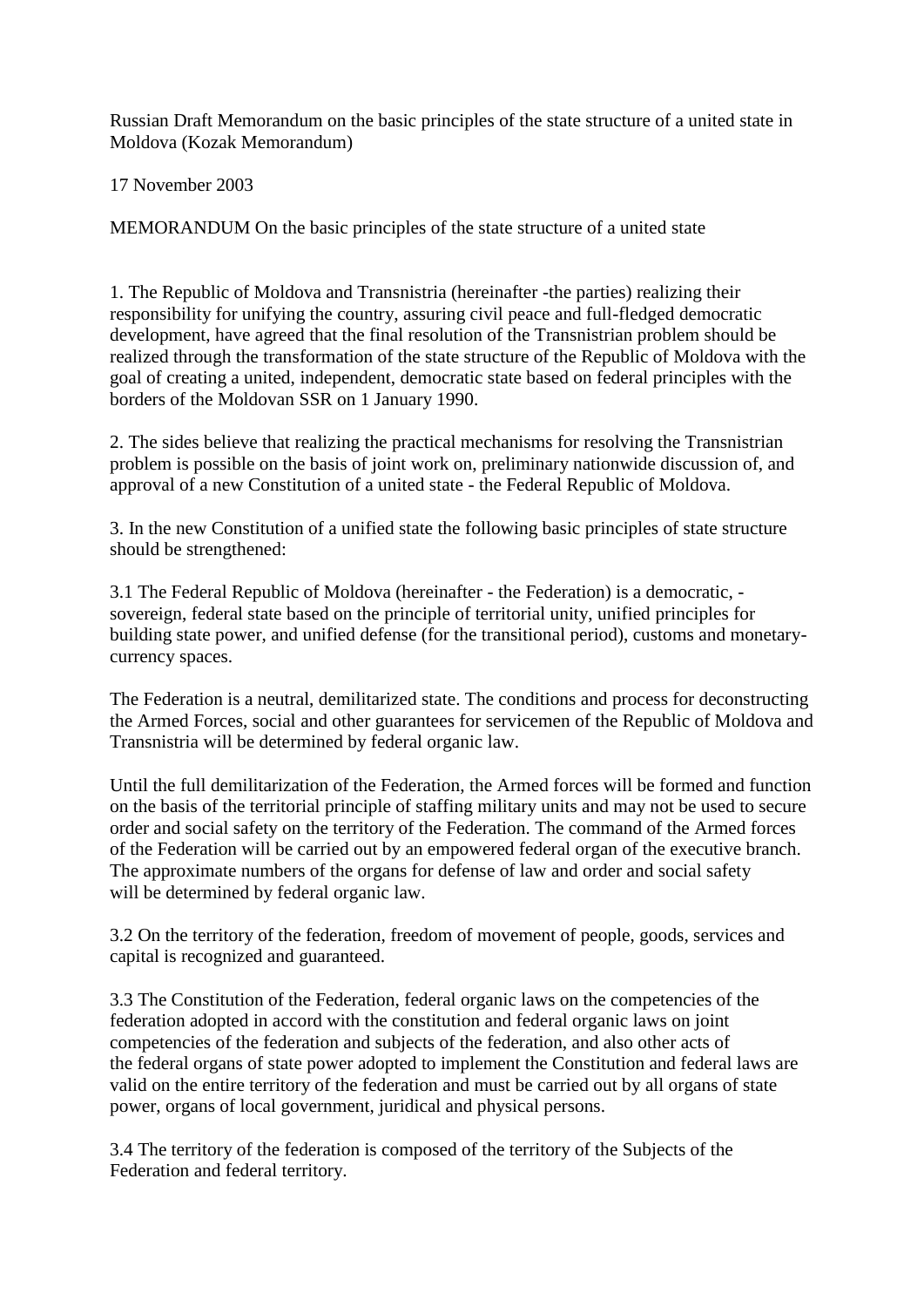Federal territory is the territory of the Federation outside the territory of the Subjects of the Federation.

Within the boundaries of federal territory all of the authority of the legislative, executive and judicial branches as regards the competencies of the subjects of the federation is carried out by the federal President, the federal Parliament, the federal Government and the federal courts directly or, in situations set forth by laws of the federal territory, by organs of local selfgovernment.

3.5 The Transnistrian Moldovan Republic is a subject of the federation, a state entity within the

federation, and forms its own state organs of the legislative (the Supreme - Soviet of the TMR), executive (president of the TMR and government of the TMR) - and judicial branches, has its own constitution and legislation, state property, independent budget and tax system, and also

its own state symbols and other attributes of state status.

The autonomous-territorial formation of Gagauzia is a subject of the federation and maintains its own state organs of the legislative, executive and judicial branches, has its own constitution and legislation, state property, independent budget and tax system and also its own state symbols.

3.6 The constitutional-legal status and borders of the subjects of the federation cannot be changed without their consent.

3.7 The state language of the Federation is Moldovan. Russian is an official language on the entire territory of the Republic of Moldova. Other official languages in addition to Moldovan and Russian on the territories of the subjects of the federation may be set out - in the constitutions of the subjects of the federation. Official documentation on the territory of the respective subjects of the federation in all organs of state power and local self-government will be carried out in the state and official languages.

The federation guarantees all citizens living on its territory the right to maintain their native language and the creation of conditions for its study and development.

3.8 The federation is a subject of international law and a member of worldwide and regional international organizations for membership in which being an international legal subject is a prerequisite. The federation is the legal successor to the Republic of Moldova in its international relations.

3.9 The federation will set up international relations with other states and international = organizations and conclude international treaties and agreements. Ratified treaties of the federation and generally accepted principles of international law have a priority over federal legislation.

3.10 International treaties on competencies of the federation will be ratified by federal ordinary laws.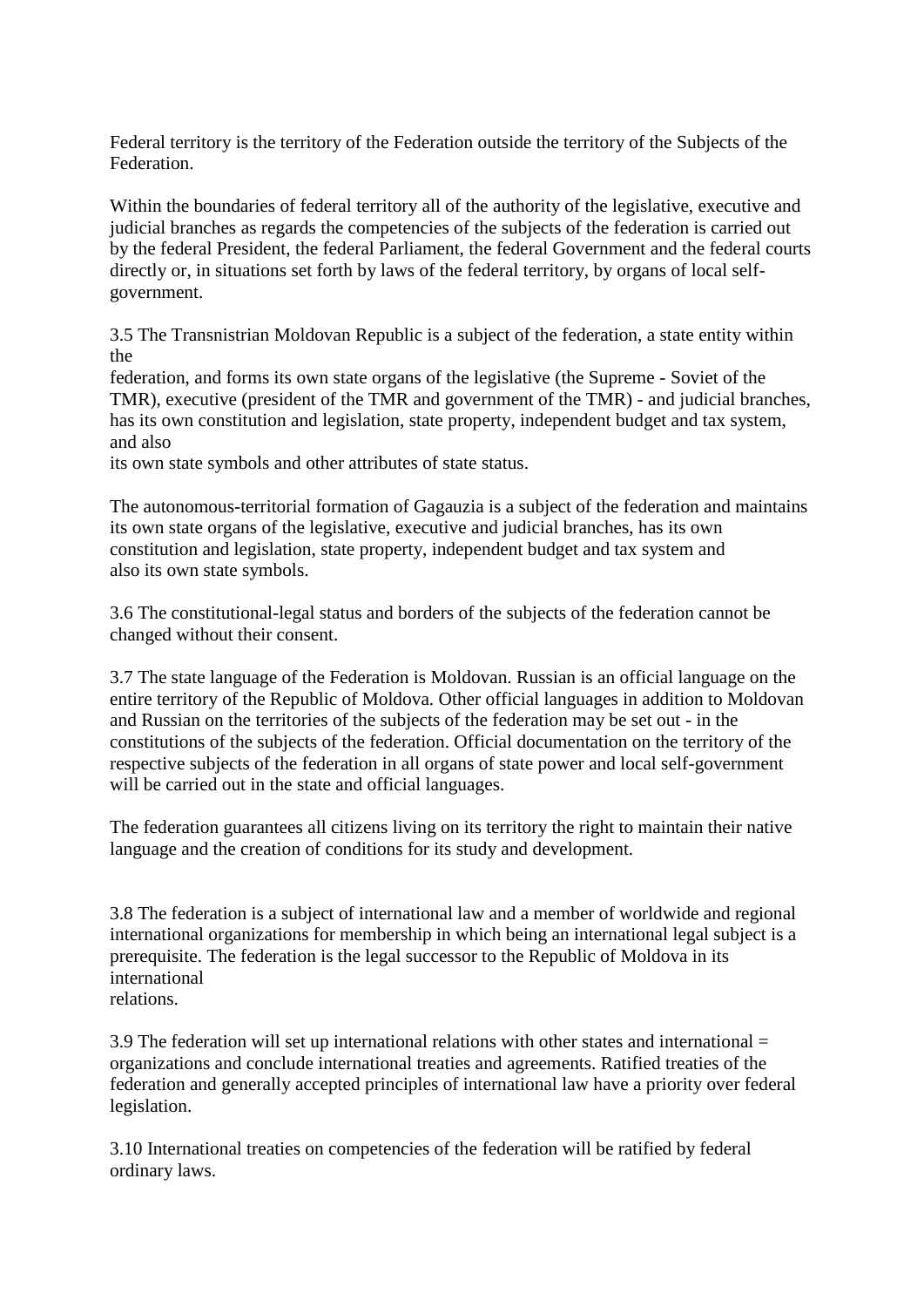3.11 International treaties dealing with joint competencies of the federation and the subjects of the federation (hereinafter – joint competencies) shall be ratified by federal organic laws. In carrying out negotiations on concluding international treaties that involve joint competencies, the federal government will carry out preliminary consultations with the organs of state power of the subjects of the federation with the goal of taking into account the opinions of the subjects of the federation and will ensure the participation in the negotiations of representatives of the relevant organs of the subjects of the federation in accord with procedures that will be set out in federal organic law.

3.12 Subjects of the federation may be members of worldwide and regional international organizations for membership in which international legal status is not a mandatory condition, maintain international relations, conclude international treaties on competencies of the subjects of the federation and establish representation in other states that do not have the status of diplomatic representations or consular establishments.

3.13 Subjects of the federation have the right to leave the federation in case a decision is taken to unite the federation with another state and (or) in connection with the federation's full loss of sovereignty.

3.14 The departure of a subject of the federation from the federation is carried out on the basis of a decision taken in a nationwide referendum of the subject of the federation by a majority of votes of all voters registered on the territory of the subject of the federation. The referendum will be called by the legislative (representative) organs of state power of the subject of the federation in the case that the basis for departure is present.

Organization and material-technical efforts to carry out the referendum will be handled by the organs of state power and local self-government of the subject of the federation.

3.15 The competencies of the federation, joint competencies and also competencies of the subjects of the federation will be established in the constitution of the federation.

4 Competencies of the federation are:

4.1 Federal state property and its management;

4.2 Regulation of the currency, currency emissions

4.3 Air, rail and water transport

4.4 Foreign policy, foreign trade and international treaties of the federation, questions of war and peace.

4.5 Citizenship of the federation, questions of emigration and immigration;

4.6 Setting out procedures for the production, sale and purchase of arms and military equipment, the production of poisonous substances and narcotics and procedures for their use;

4.7 Setting out the status of and defending the state borders, the airspace of the Republic of Moldova, and the regime for the border zone;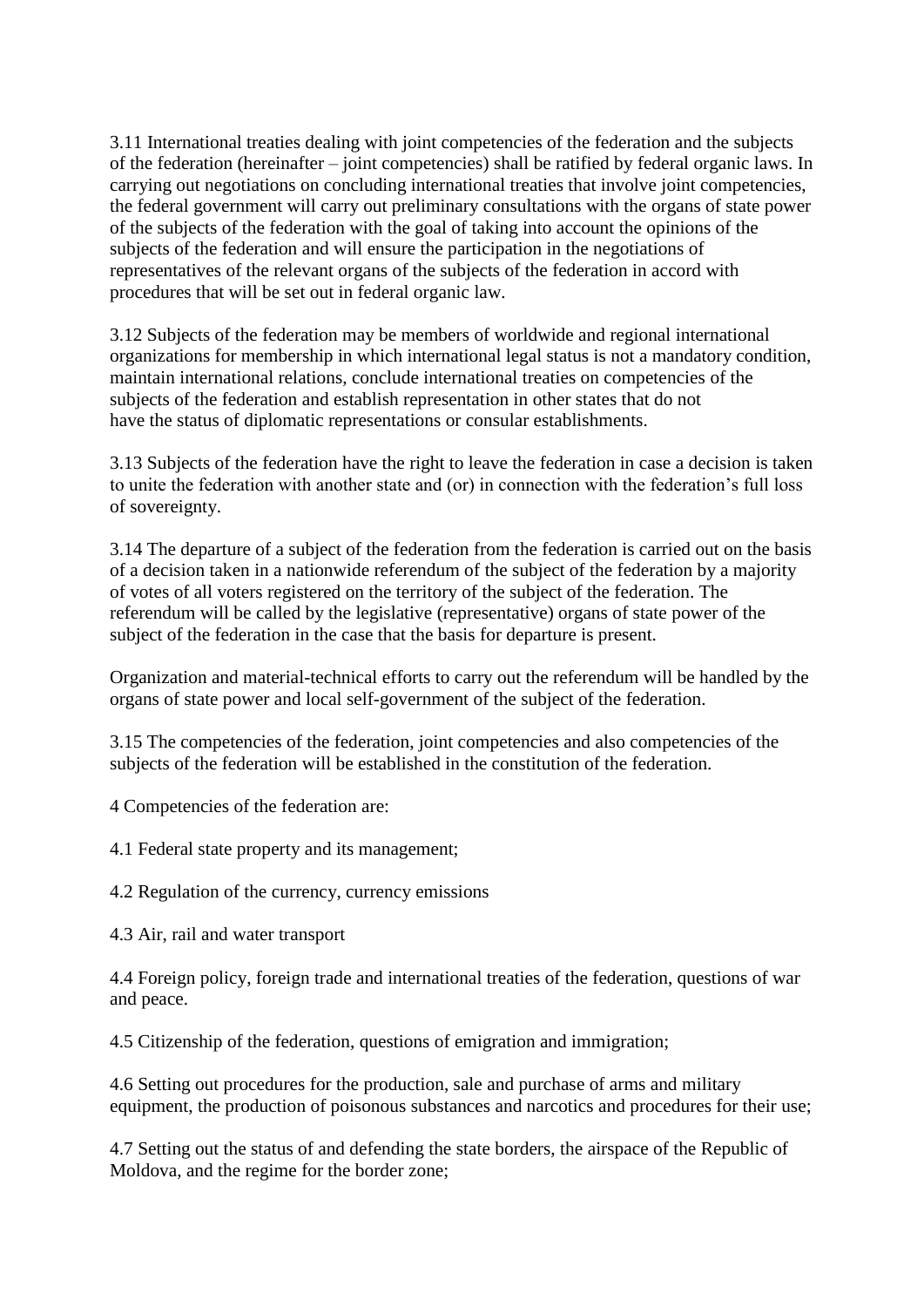4.8 Collision Law

4.9 Meteorology, geodesics, cartography, standards, weights, the metric system, and time;

4.10 Federal statistical and bookkeeping records;

4.11 Federal state awards and titles.

5. Subjects of joint competency are:

5.1 Regulation of human rights and freedoms, the rights of national minorities;

5.2 Customs regulations, activities of the Federal Central Bank;

5.3 Energy systems, pipelines, communications;

5.4 Judicial systems, the organization and activities of the law enforcement authorities, criminal and criminal-procedural law, amnesties and pardons, legislation about violations of administrative law;

5.5 Civil, labor, civil-procedural and arbitrage-procedural legislation, legal regulation of intellectual property, general principles of the organization and activity of notaries;

5.6 Ownership, use and management of land, mineral wealth, water and other natural resources;

5.7 Delimitation of federal property and the property of subjects of the federation.

5.8 The federal budget, federal taxes, collections and other required payments, state regulation of prices for goods and services, antimonopoly regulation;

5.9 Defense of the ecology and guaranteeing ecological security, defense of unique natural regions, monuments of history and culture of federal importance;

5.10 General principles of education and social security;

5.11 Questions of the battle against catastrophes, natural disasters, epidemics and liquidating their consequences;

5.12 General principles of foreign economic activities of citizens and legal entities;

5.13 Electoral law.

6. Competencies of the subjects of the federation are:

6.1 Regulation of external economic activity regarding competencies of the subjects of the federation carried out by the organs of state power of the subjects of the federation at their own expense, and also the external economic activity of the citizens and organizations within the limits of their authority as established by federal organic laws;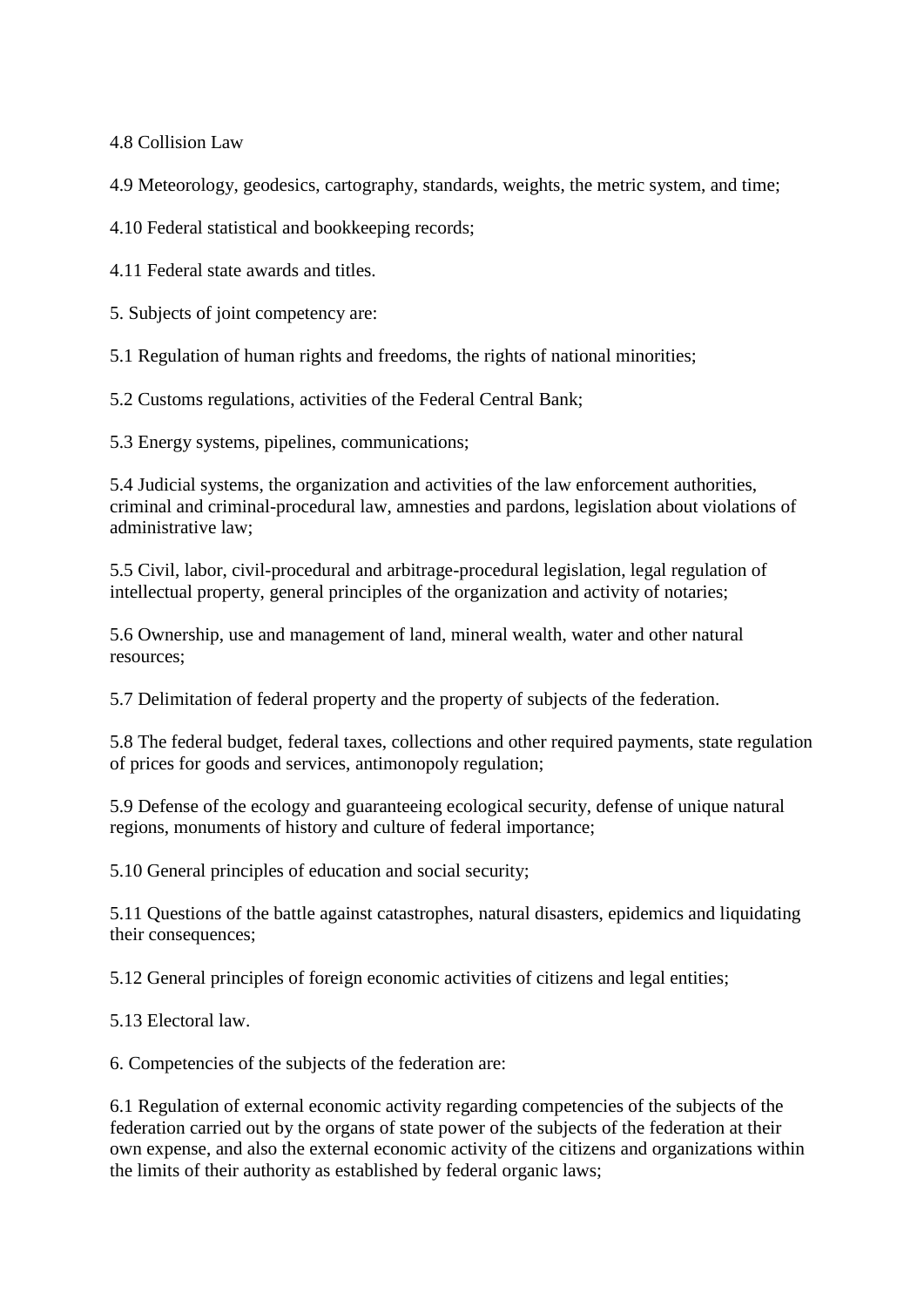6.2 Establishment of the system of the organs of state power of the subjects of the federation;

6.3 Administrative legislation in the area of regulation of the activity of the organs of state power of the subjects of the federation;

6.4 Questions of local self-government, establishment and guaranteeing of the rights of citizens to local self-government;

6.5 Legislation pertaining to families and housing;

6.6 Questions of healthcare;

6.7 Organization and activities of the bar;

6.8 State property of the subjects of the federation and its management;

6.9 Confirming and implementing the budget of the subjects of the federation, control over the

implementation of the budgets of the subjects of the federation;

6.10 Culture and art, defense of monuments of history and culture of regional importance, physical culture and sport;

6.11 Questions of urban planning and architecture;

6.12 State awards and titles of the subjects of the federation;

6.13 Questions of additional measures for social security for citizens living on the territory of the subjects of the federation at the expense of the budgets of the subjects of the federation;

6.14 Other questions not related to the competencies of the federation or joint competencies.

7. a) Regulation of relations regarding the competencies of the federation, including determining the powers of all levels and branches of public power as regards these competencies, is established by federal ordinary laws.

b) Regulating relations on joint competencies, including establishing the powers of all levels and branches of public power as regards these competencies, is established by federal organic laws.

c) Federal ordinary laws and federal organic laws establishing the powers of the organs of public power of the subjects of the federations on competencies of the federation and on joint competencies, the establishment of which involves budgetary expenditures, should include provisions calling for the expenditure from the federal budget of subsidies to the budgets of the subjects of the federation and (or) municipal budgets, and also the methodology for accounting for these subsidies.

d) Regulation of relations among the competencies of the subjects of the federation, including establishing the powers of the organs of state power and local self-government of the subjects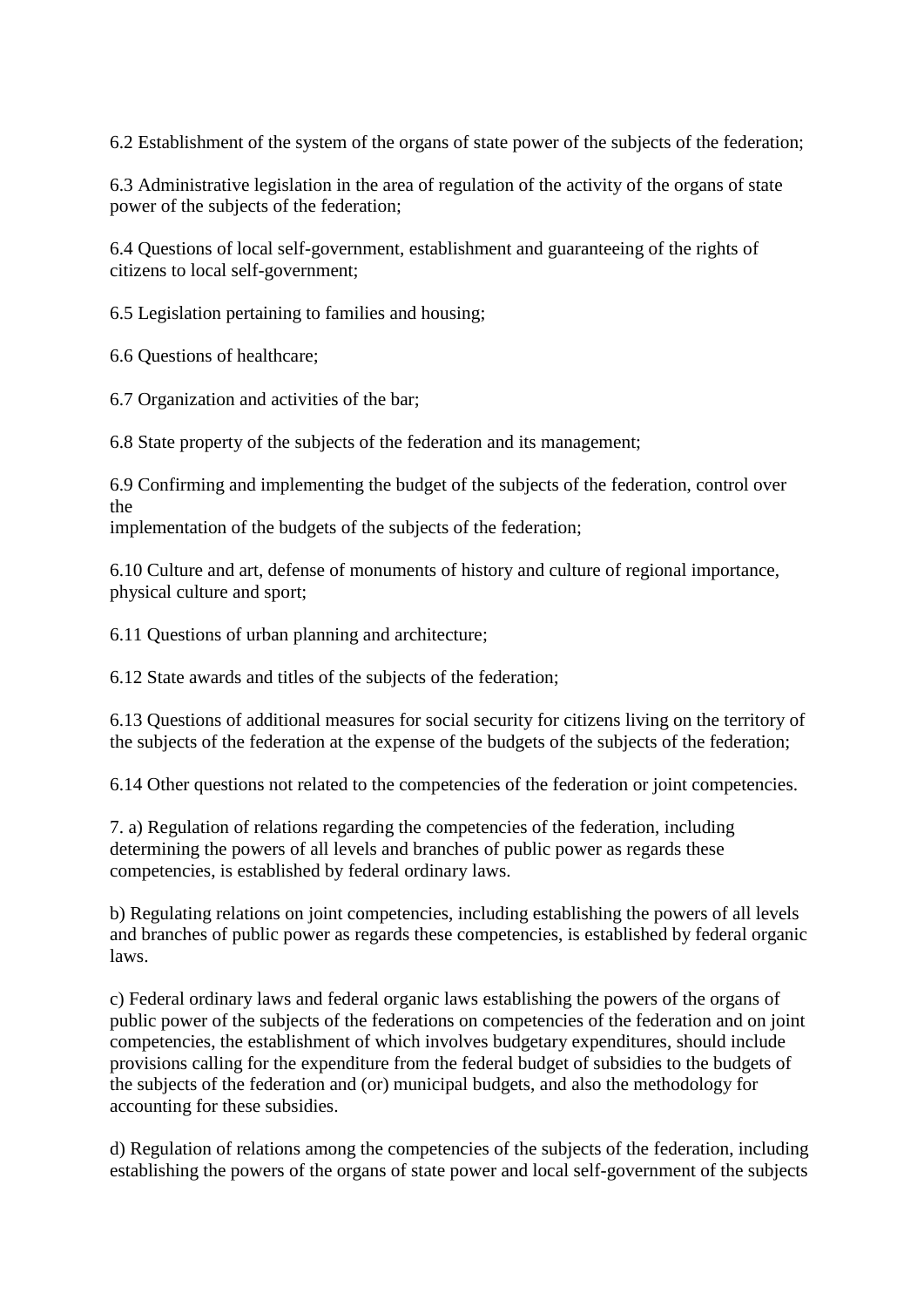of the federation, is established by laws of the subjects of the federation. Regarding competencies of the subjects of the federation, the organs of state power of the subjects of the federation have full state power.

e) Relations on questions delegated by the constitution of the federation to the competencies of the subjects of the federation outside the boundaries of the subjects of the federation are regulated by the laws of the federal territory.

f) Legal regulation of relations among the competencies of the Federation and joint competencies may be established by laws of the subjects of the federation within the bounds of the legal authority of the subjects of the federation established in the constitution of the federation, federal organic laws and federal ordinary laws.

8. a) The federal budget is compiled from federal taxes, collections and other required payments established by federal organic law, and also through income from the privatization and use of federal property.

b) The budgets of the subjects of the federation are compiled from regional taxes and collections established by laws of the subjects of the federation, receipts from privatization and other use of state property of the subjects of the federation, and also through funds raised through federal taxes, collections, fines and other income as established through federal organic law.

c) The composition and approximate rates of municipal taxes and collections will be established by federal organic laws.

9. a) The federal legislative organ of state power is the Federal Parliament, which consists of two houses – the Senate and the House of Representatives.

b) The Senate consists of 26 Senators, elected for 5 years, of whom 4 are elected by the National Assembly of the autonomous-territorial formation of Gagauzia, 9 by the Supreme Soviet of the TMR, 13 by the House of Representatives of the Federal Parliament.

Senators' mandates are imperative.

c) The House of Representatives consists of 71 deputies, elected for four years in accordance with federal organic laws on the basis of universal, direct, equal electoral law in secret votes from one electoral district in accordance with the proportional system of election.

10. a) Federal organic laws are adopted by the House of Representatives with a simple majority of votes of the established number of members of the House, and are confirmed by the Senate by a simple majority of votes of the established number of members and must be promulgated by the federal President. In the case that the Senate does not confirm federal organic laws, the law is considered to be rejected.

b) Federal ordinary laws are adopted by the House of Representatives with a simple majority of votes of the established number of members of the House, and are confirmed by the Senate by a simple majority of votes of the established number of members and must be promulgated by the federal President.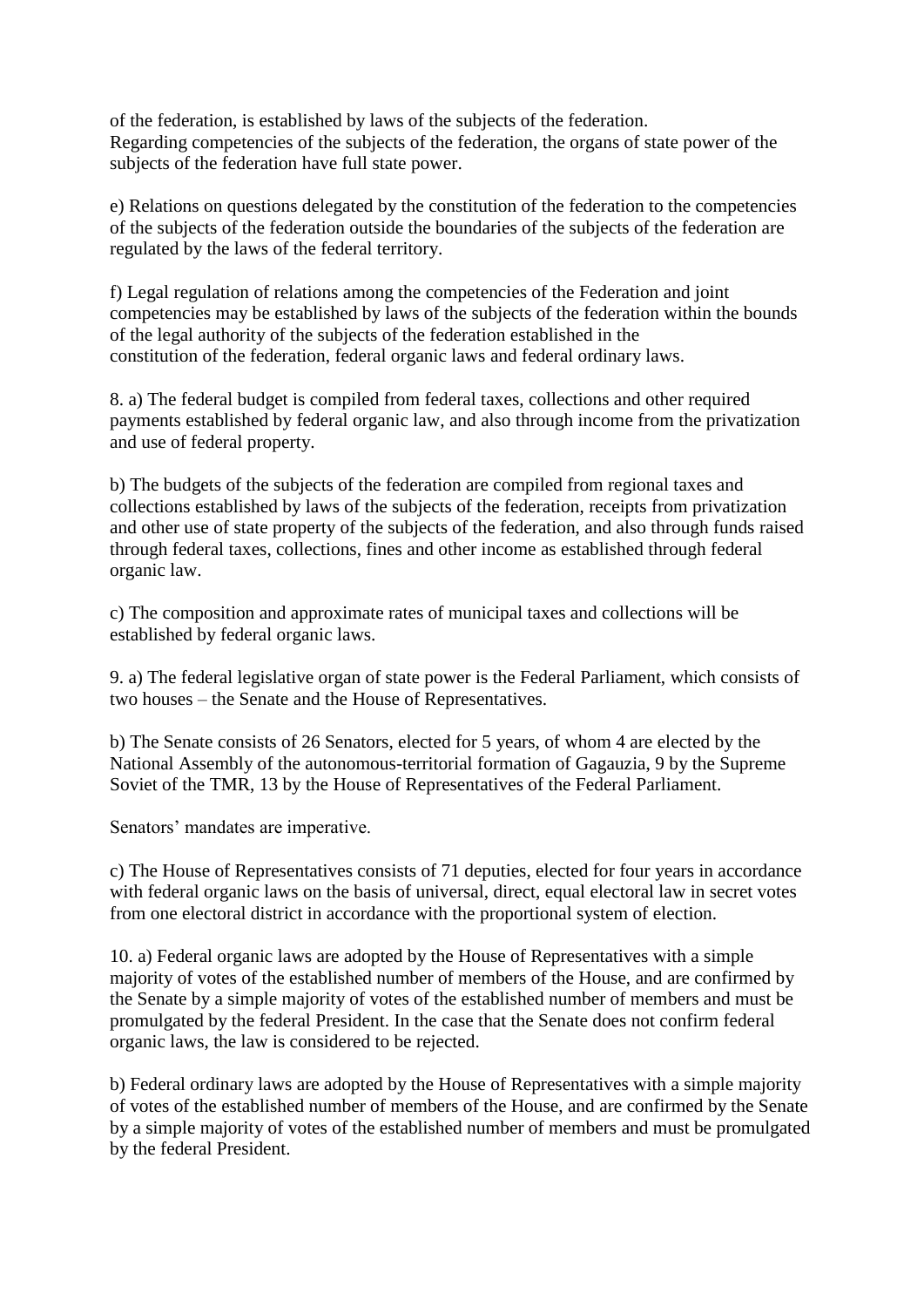Vetos by the Senate of federal ordinary laws and vetos by the federal President of federal organic laws and federal ordinary laws can be overridden by the House of Representatives through a repeat adoption of the law in question by a qualified majority of not less than 2/3 of the established number of members of the House of Representatives.

c) Laws of the federal territory are adopted by the House of Representatives by a simple majority of the established number of members of the House of Representatives and must be promulgated by the federal President. Laws of the federal territory do not need to be confirmed by the Senate.

d) Changes in the constitution of the federation are made by Federal constitutional laws, which are adopted in the House of Representatives by a majority of not less than 2/3 of the votes of the established number of members of the House, and are confirmed by the Senate by a majority of not less than 4/5 of the votes of the established number of members of the Senate.

In the case that the Senate does not confirm federal constitutional laws, the law is considered to be rejected.

11. The head of state is the federal President, who is elected for five years in accordance with federal organic laws on the basis of universal, direct, equal electoral law in a secret vote in one electoral district for the entire territory of the Federation.

12. a) Executive power in the Federation is carried out by the federal Government.

b) The Chairman of the federal Government and the members of the federal Government are confirmed by the Senate after appointment by the federal President. The Chairman of the Federal Government has deputies, two of who are appointed by the federal President on the request of the Chairman of the Federal Government and with the agreement of the organs of state power of the subjects of the federation.

c) The positions of director and deputy director of the federal organs of executive power are mixed in accordance with the principle of proportional representation of the subjects of the federation. The procedures for establishing the representation of the subjects of the federation in the organs of the executive branch are established by relevant federal ordinary and (or) federal organic laws.

d) The nomination or dismissal of officials occupying leading positions in the federal organs of the executive branch and other officials of the territorial organs of the executive branch are carried out in organs in the subjects of the federation charged with carrying out authorities linked to federal competencies, and also joint competencies, are accomplished with the agreement of the competent organs of the state powers and authorities of the subject of the federation.

13 A federal Supreme Court, appellate courts, and courts of the first instance will be formed to

administer civil, administrative and criminal judicial work in the Federation in accordance with federal organic laws.

To administer constitutional law, a Constitutional Court will be established.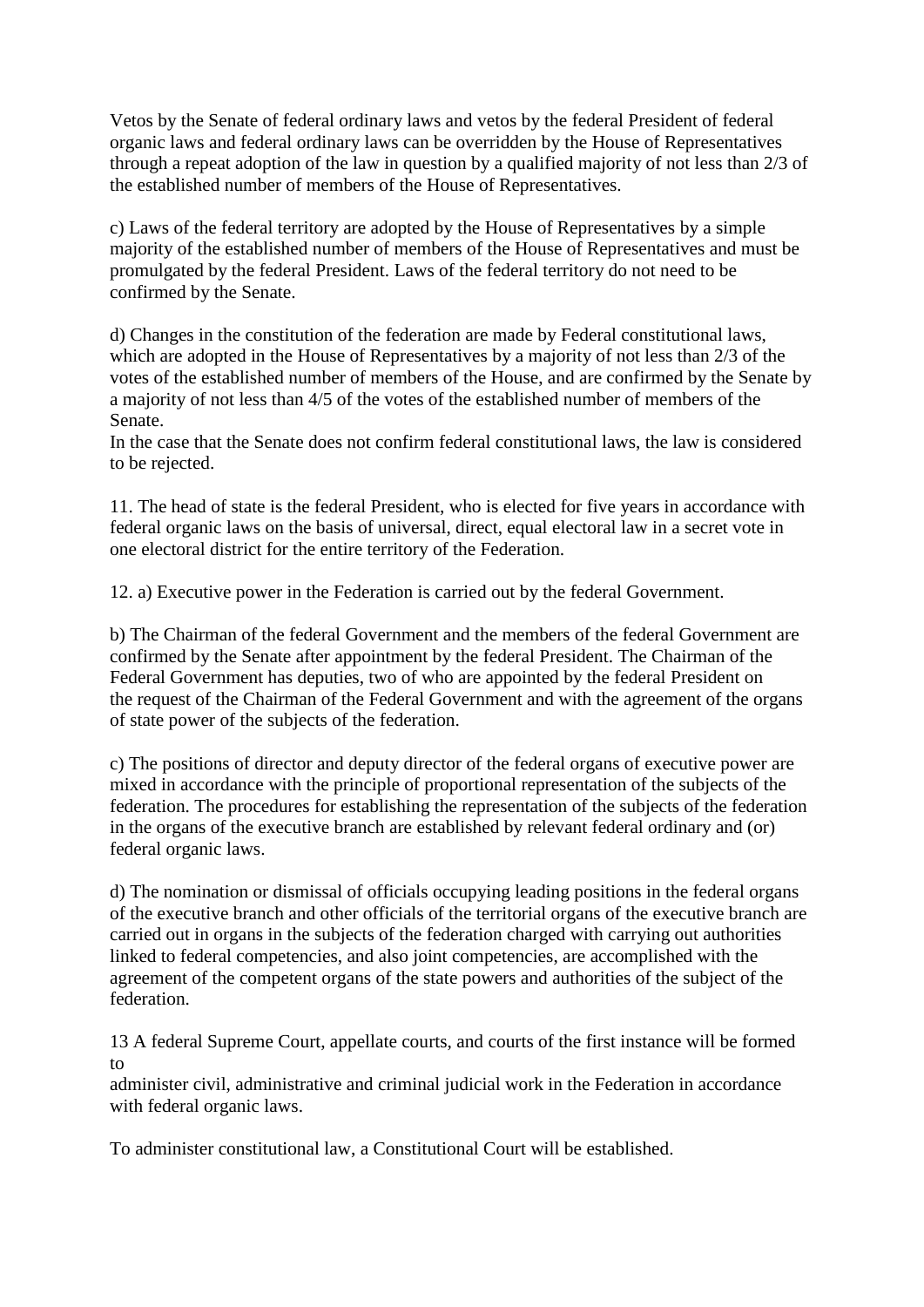13.1 The Federal Supreme Court is the highest appellate and (or)appeals court on civil, administrative and civil matters. The Supreme Court is formed by the Senate.

13.2 The Federal Constitutional Court consists of 11 judges, six of whom are appointed by the House of Representatives, 1 by the National Assembly of the autonomous territorial formation of Gagauzia, and 4 by the Supreme Soviet of the TMR. The members of the Constitutional Court are confirmed by the Senate.

13.3 Judges of the courts of first and appellate instance in the subjects of the federation are appointed by procedures determined by laws of the subjects of the federation.

14. In the Federation's constitution it foresees a transitional situation, establishing that:

14.1 The Senate will take form not later than 1 February 2005.

14.2 Deputies of the Chamber of Representatives of the first session after the adoption of the Federal Constitution will be elected no later than 30 April 2005 in accordance with an agreement on electoral procedures between the Parliament of the Republic of Moldova and the Supreme Soviet of Transnistria's election procedures. (Means the Communist Party – with its big majority – and TN set the electoral procedures.)

14.3 The Government of the Republic of Moldova will resign its own authority before the elected Senate, which will confirm the Chairman of the federal government according to procedures set out by the Federal Constitution.

14.4 Elections for the Federal President will be conducted on the basis of federal organic law not later than 31 May 2005.

14.5 Reorganization or annulment of courts functioning in the Republic of Moldova and in Transnistria upon the formation of the federal Supreme Court and other courts in accordance with new Constitution will be carried out according to procedures and terms established by federal organic laws.

14.6 The order and terms of formation of the federal organs of executive powers will be carried out on the territory of the Subjects of the Federation regarding federal competencies and joint competencies will beset by relevant federal ordinary laws and federal organic laws. Unit the passage of these laws, the organs of executive power in Transnistria will carry out their duties in accordance with the laws of Transnistria if no other agreement is made between the

federal government and the relevant organs of state power of the TMR.

14.7 Federal taxes, collections and other obligations on the territory of the TMR will be collected from 1 January 2007. Until 1 January 2007, the TMR will contribute to the federal budget each year 1/6 of the expenditures of the federal budget for the support of the federal organs of state power, with the exception of expenditures for paying off and servicing the state

debt of the Republic of Moldova entered into prior to the date of entry into force of the Constitution of the Federation, and also the expenditures for maintenance of the federal organs of state power that carry out competencies of the subjects of the federation outside the territory of the subjects.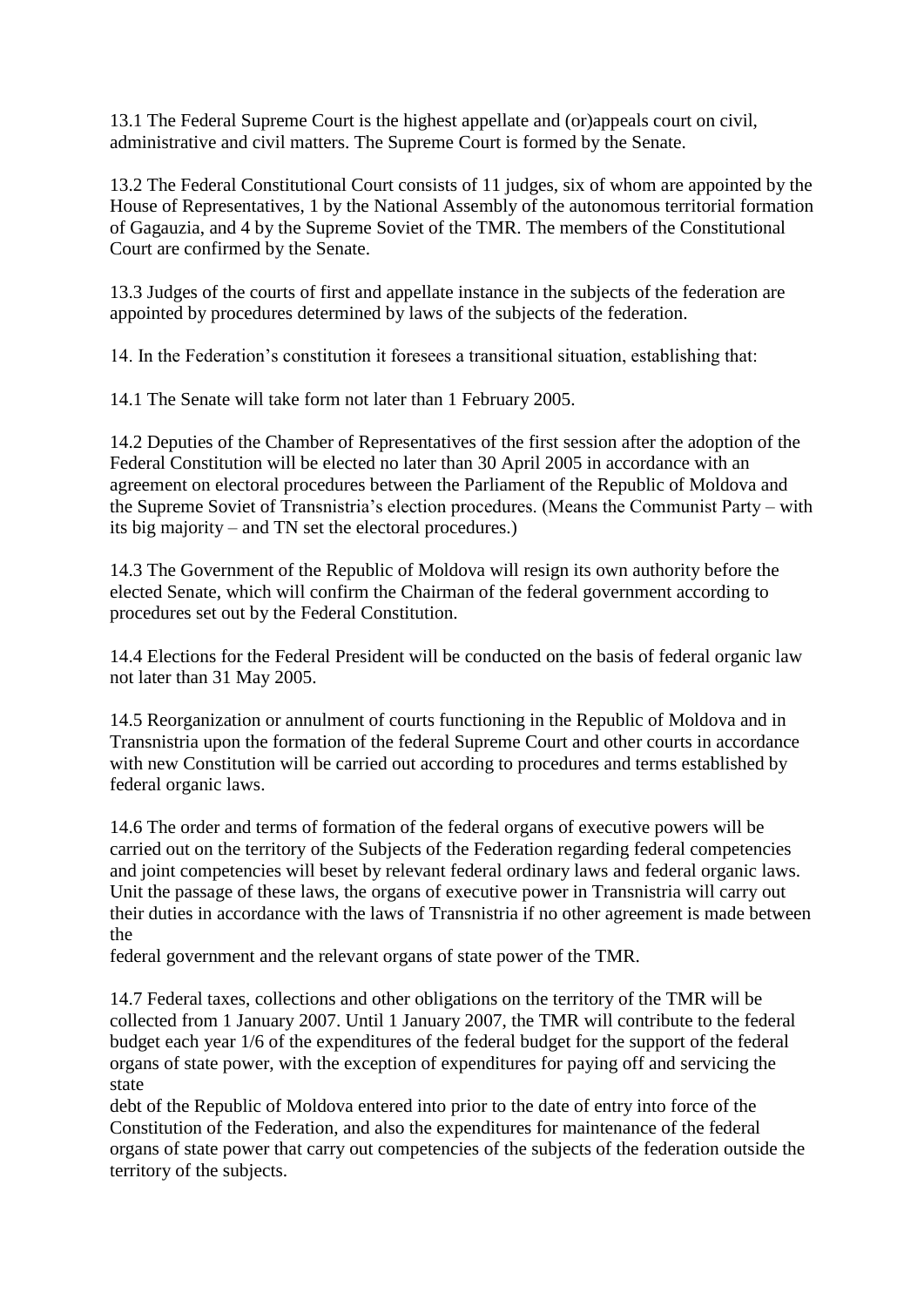14.8 Financial obligations of the Republic of Moldova entered into prior to the entry into force of the Federal Constitution will be covered through expenditures from the federal budget; financial obligations of Transnistria – through expenditures from the budget of the TMR.

14.9 There shall be no review of the laws of Transnistria passed before entry into force of the federal constitution regarding state, municipal, and private property. They will be respected and defended on the entire territory of the federation.

14.10 Delimitation of the property rights for public property of Transnistria into federal property and the property of the TMR will take place in accordance with federal organic law on the basis of the division between federal and joint competencies as set out by relevant federal laws and federal organic laws.

14.11 Until 2015, federal organic laws are confirmed by the Senate by a majority of ľ of the votes of the established membership.

14.12 Until 2020, the House of Representatives will be elected in accordance with federal organic laws on the basis of universal, direct, equal electoral rights in secret votes in accordance with proportional electoral systems on the basis of federal and regional lists of candidates (established according to the population of each territory).

14.13 Until 2015 decisions of the Constitutional Court require the votes of no less than 9 members.

15 To prepare a draft of the Federal Constitution the sides created the JCC made up of plenipotentiary representatives, together with a number of observers from the OSCE, EU, Venice Commission, and COE.

The JCC will work on the basis of its rules and will consider the principles for the state structure

included in this Memorandum definitive and obligatory in preparing the draft Constitution.

The draft of the Federal Constitution will be published in the mass media for nationwide discussion by 31 March 2004. A national referendum on the question of accepting the constitution will be carried out no later than 31 October 2004.

The leadership of the Republic of Moldova and Transnistria take on themselves the obligation and guarantee to create all necessary conditions to carry out the referendum on the entire territory of the Republic of Moldova in its internationally recognized borders in accordance with the democratic standards of the OSCE and COE.

From the day of ratification of this Memorandum, no limits will be allowed on political and social

activities on the sides' territories or on the distribution of information by mass media registered

by the relevant organs of the sides, the movement of representatives of the organs of state power and citizens.